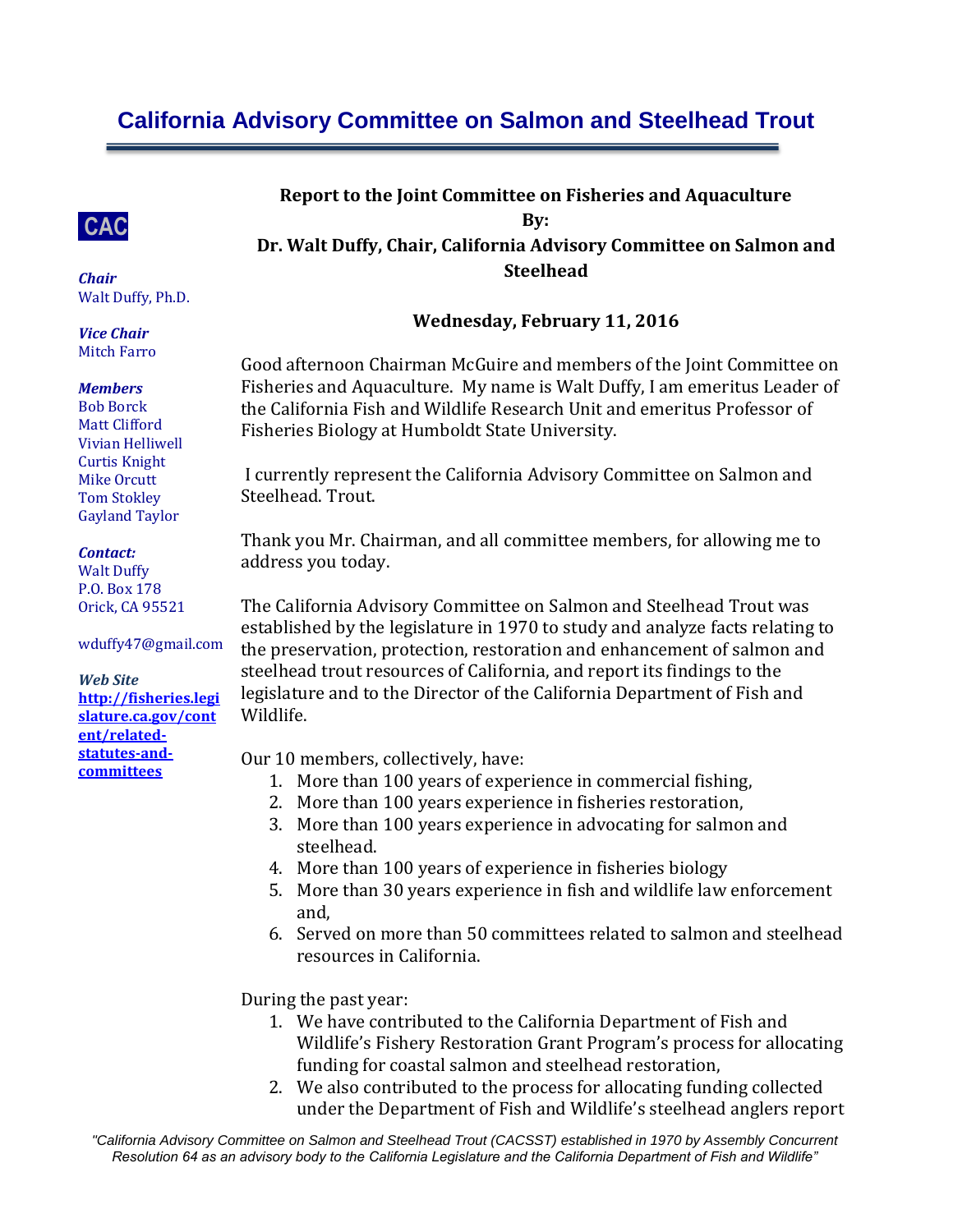card and,

3. We met quarterly to discuss and investigate issues impacting salmon and steelhead in California.

We wish to highlight three topics worthy of your attention in the near future, water temperature in the Sacramento River, dam removal on the Klamath River, and direction of the steelhead report card and fisheries restoration grant programs.

#### **Sacramento River water temperature and Chinook salmon survival**

For the second straight year, almost 95% of juvenile winter-run Chinook salmon appear to have died in the Sacramento River before migrating to the ocean. Losses of these Chinook salmon signal trouble for the state's \$1.4 billion salmon-fishing industry.

These losses are related to California's four-year drought resulting in low reservoir levels throughout the state, but particularly water levels and operations in Shasta and Trinity Reservoirs.

Despite approval of a Temporary Urgency Change Petition submitted by the Bureau of Reclamation (BOR) and California Department of Water Resources (DWR) to the State Water Resources Control Board (WRCB) specifically to conserve cold water for salmon, BOR ran out of cold water in Shasta Reservoir in 2014 and 2015, resulting in the massive mortality of juvenile salmon and eggs in the Sacramento River. In 2015, the mortality was predicted by environmental groups in the spring as a result of moving too much water from storage to the Delta pumps, but regulatory and trustee agencies did little to stop the tragedy.

For decades, the Bureau of Reclamation has stated that they need cold, clean Trinity River water to be diverted to the Sacramento River for the benefit of winter run Chinook salmon. However, the reality is that the movement of water from the Trinity River to the Sacramento River through Whiskeytown Reservoir in summer months results in substantial heating of the Sacramento River. A temperature curtain in Whiskeytown Reservoir has been inoperable for several years, exacerbating the problem of excessive heating of Trinity water as it moves through that reservoir.

One reason that BOR diverts so much Trinity River water to the Sacramento River during drought is that the Central Valley Project (CVP), Sacramento River Water Right Settlement Contractors have a contract for more water than can be provided from Shasta Reservoir alone. Thus, Trinity River water is needed to meet BOR's contractual commitments to these water contractors who still receive substantial deliveries during drought, when other CVP contractors receive zero allocations.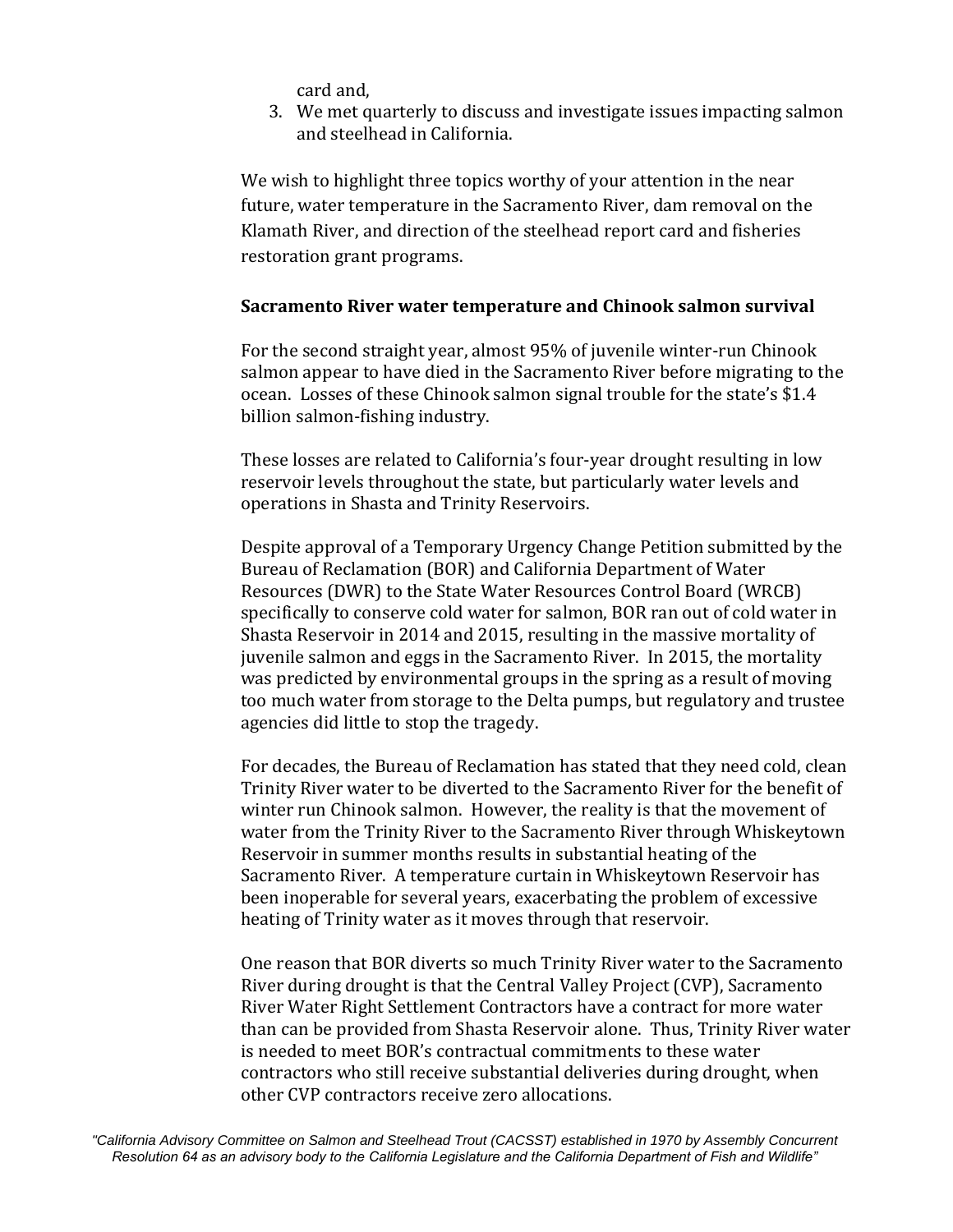In addition, the WRCB has ordered BOR to achieve certain carryover storage levels in Shasta and Folsom Reservoirs, but nothing in Trinity Reservoir, which could result in Trinity Reservoir running out of cold water. Trinity Reservoir has the lowest refill potential of the three reservoirs and should also have minimum carryover storage established through water permit terms and conditions.

If salmon in the Sacramento and Trinity Rivers are to survive, the following will be necessary:

- 1. Larger cuts to Sacramento River Water Right Settlement Contractors than has historically been the case during extreme drought and low reservoir storage. The WRCB should do its job and order Reclamation to cut back on those deliveries to conserve the cold water pools in Shasta and Trinity Reservoirs for salmon survival.
- 2. Trinity River diversions to the Sacramento River should be minimal during summer months to conserve cold water in Trinity Reservoir and minimize heating of the Sacramento River.
- 3. If the temperature control device at Shasta Dam is "leaking", then the WRCB and National Marine Fisheries Service should order Shasta Dam power plant bypasses to access cold water.
- 4. Establish through water permit terms and conditions, minimum cold water carryover storage requirements in Shasta, Trinity and Folsom Reservoirs to ensure adequate temperatures for salmon during extended drought.

### **Klamath River Dam Removal**

The Klamath River was one the third most productive salmon river on the west coast. Numbers of salmon and steelhead returning to this river are now a fraction of historic abundance. The decline in abundance of salmon and steelhead in the Klamath River is widely recognized as the result of the construction of four dams that block these anadromous fish from accessing roughly half of the basin along with water quality problems associated with the dams.

More than four dozen stakeholders worked a decade to reach agreements that would remove these dams and were developed to resolve long-standing, complex, and intractable conflicts over natural resources in the Klamath Basin. These agreements include the Klamath Hydroelectric Settlement Agreement (KHSA) and two related agreements—the Klamath Basin Restoration Agreement (KBRA) and the Upper Klamath Basin Comprehensive Agreement (UKBCA)— These agreements, however, require congressional authorization to be fully implemented as contemplated. To date, Congress has not enacted authorizing legislation. As a result, the KBRA expired on December 31, 2015. The KHSA and UKBCA did not expire and remain in effect.